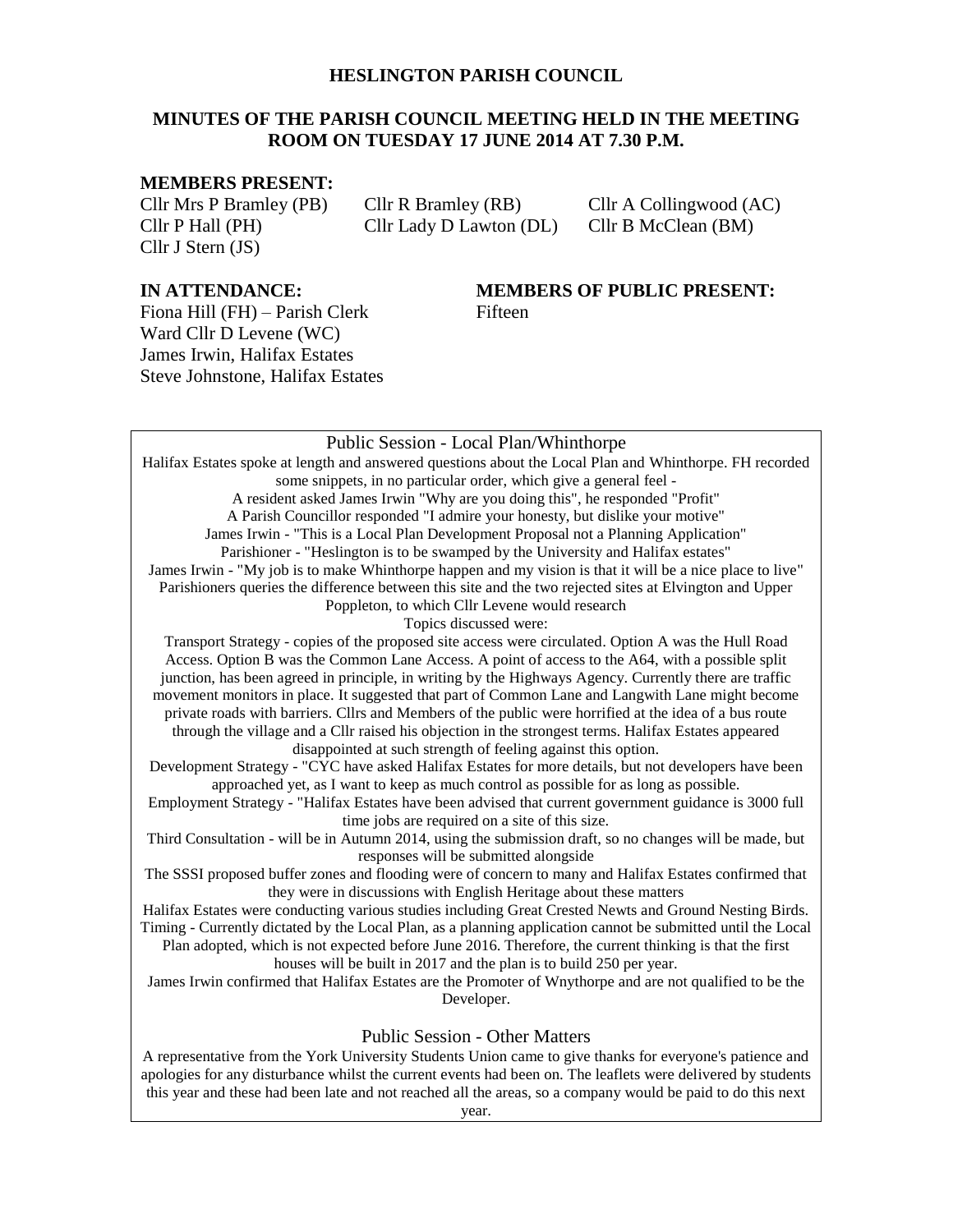#### **1: TO ACCEPT APOLOGIES FOR ABSENCE:** Parish Cllrs C Cadman (CC) and Mrs Z Richards (ZR)

#### **2: TO RECORD DECLARATIONS OF INTEREST IN ITEMS ON THE AGENDA:**

PB, RB and AC – section 4.5 (BM was chairperson for this section and the public session)

DL – section 9.9

## **3: TO CONFIRM THE MINUTES OF THE PARISH COUNCIL MEETING HELD ON TUESDAY 20 MAY 2014:**

Due to the late circulation, the approval of these Minutes was deferred until the next meeting.

The Annual Parish Council Minutes 2014 were unanimously approved and signed.

# **4: TO DISCUSS MATTERS ARISING FROM PREVIOUS MINUTES:**

4.1 Village Signs - NTR Holmefield Lane Signs - PB/BM reported that this was now smaller and much more acceptable. FH asked to write and say thank you. 4.2 Cycle track along University Road The Parish Council discussed at length the two CYC consultations - 1. Proposed 20 mph speed limit, University Road, Heslington Response - The Parish Council is opposed to this speed limit Proposed: RB Seconded: PH Carried by majority 4 votes in favour 1 vote against 2 abstensions 2. Proposed University Road Cycle Route, incorporating Pedestrian Safety **Improvements near the Library.** Response 1/3 - The Parish Council does not wish to see speed humps Proposed: JS Seconded: AC Unanimous Response 2/3 - The Parish Council would like to see a speed table Proposed: DL Seconded: PH Carried by majority 6 votes in favour 1 vote against Response 3/3 - The Parish Council feels it is imperative that there is a dedicated full width bus lay by Proposed: JS Seconded: PH Unanimous 4.3 City of York Local Plan/Neighbourhood Planning **Local Plan** It was unanimously agreed that BM and DL would draft a responses, based on the original response, but adding points regarding the site changes, the University expansion and the need for residents to access the Tilmire. The draft would then be circulated around Cllrs by email, so they were in a position to approve the response at the July 2014 meeting.

**Neighbourhood Plan** AC/BM were still trying to form a working committee along with members from the Parish. The Village Trust would be invited to select members to join the committee. No one had responded to the appeal for help in the newsletter. A notice would be placed on the notice board.

4.4 Boundary Commission Review/CYC Community Governance Review NTR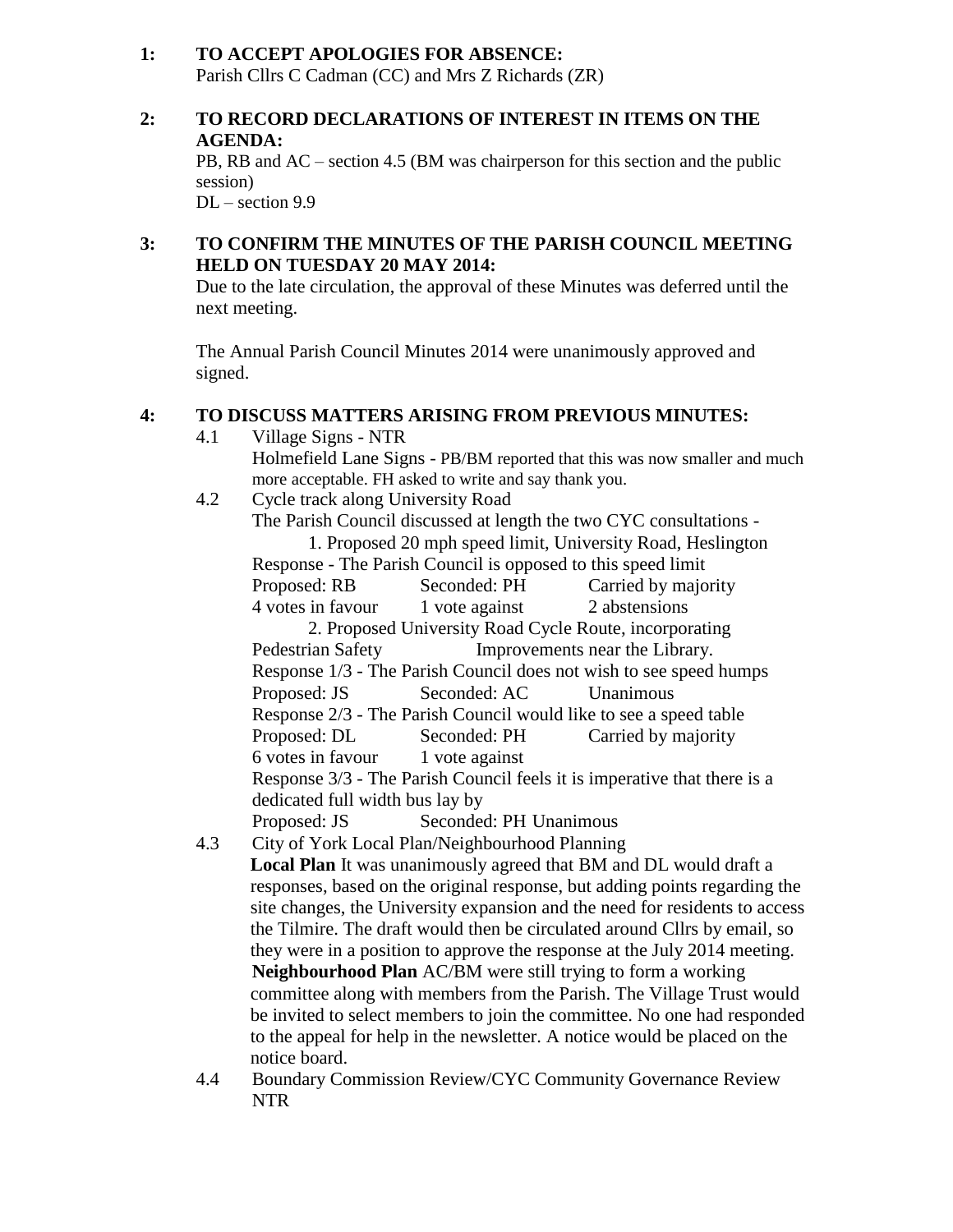## 4.5 Dog Orders

Cllrs had read the response from Simon Christian and it was unanimously agreed that PB would ask CYC/Natural England for some new large bye law signs. asking owners to keep dogs under strict control at all times. This would be a good start, before deciding whether to proceed with a dog order.

#### **5. TO DISCUSS, IF NECESSARY, LONG-STANDING MATTERS:**

5.1 Appearance of village - The Parish Council expressed their disappointment at the latest grass cutting. PB would ask George Smith to cut back his hedge. WC would ask Community Payback to do some sweeping and tidying. Three responses had been received regarding the daffodills/dandelions and these were circulated via email to Cllrs to be discussed at a later date.

Severe Weather Issues - NTR

- 5.2 Highway Matters NTR
- 5.3 University of York/HMO's NTR
- 5.4 Elvington NTR
- 5.5 Communication Website/ Newsletter/Broadband Thanks to BM for producing the newsletter.
- 5.6 Yorkshire Marathon NTR

#### **6: TO RECEIVE ANY MATTERS RAISED BY MEMBERS OF PUBLIC:** None

#### **7: TO REPORT AND MAKE RELEVANT RECOMMENDATIONS ON NEW PLANNING APPLICATIONS:**

| Letter A: | We support the application |                                                                                   |
|-----------|----------------------------|-----------------------------------------------------------------------------------|
| Letter B: | We have no objections      |                                                                                   |
| Letter C: |                            | We do not object but wish to make comments or seek safeguards as set out overleaf |
| Letter D: |                            | We object on the planning grounds set out overleaf                                |
| 7.1       | 14/01142/FUL               | Heslington Hall                                                                   |
| Letter B  | Unanimous                  |                                                                                   |
|           | 7.2 14/01143/LBC           | <b>Heslington Hall</b>                                                            |
| Letter B  | Unanimous                  |                                                                                   |
|           |                            |                                                                                   |

## **8. TO RECEIVE PLANNING DECISIONS BY CITY OF YORK COUNCIL:**

| 8.1 | 14/00633/REMM | University of York  | Permitted |
|-----|---------------|---------------------|-----------|
| 8.2 | 14/00816/FUL  | Flat A, Edens Court | Permitted |

#### **9: TO RECEIVE REPORTS FROM REPRESENTATIVES OF FOLLOWING OUTSIDE BODIES:**

9.1 Ward Cllr David Levene NTR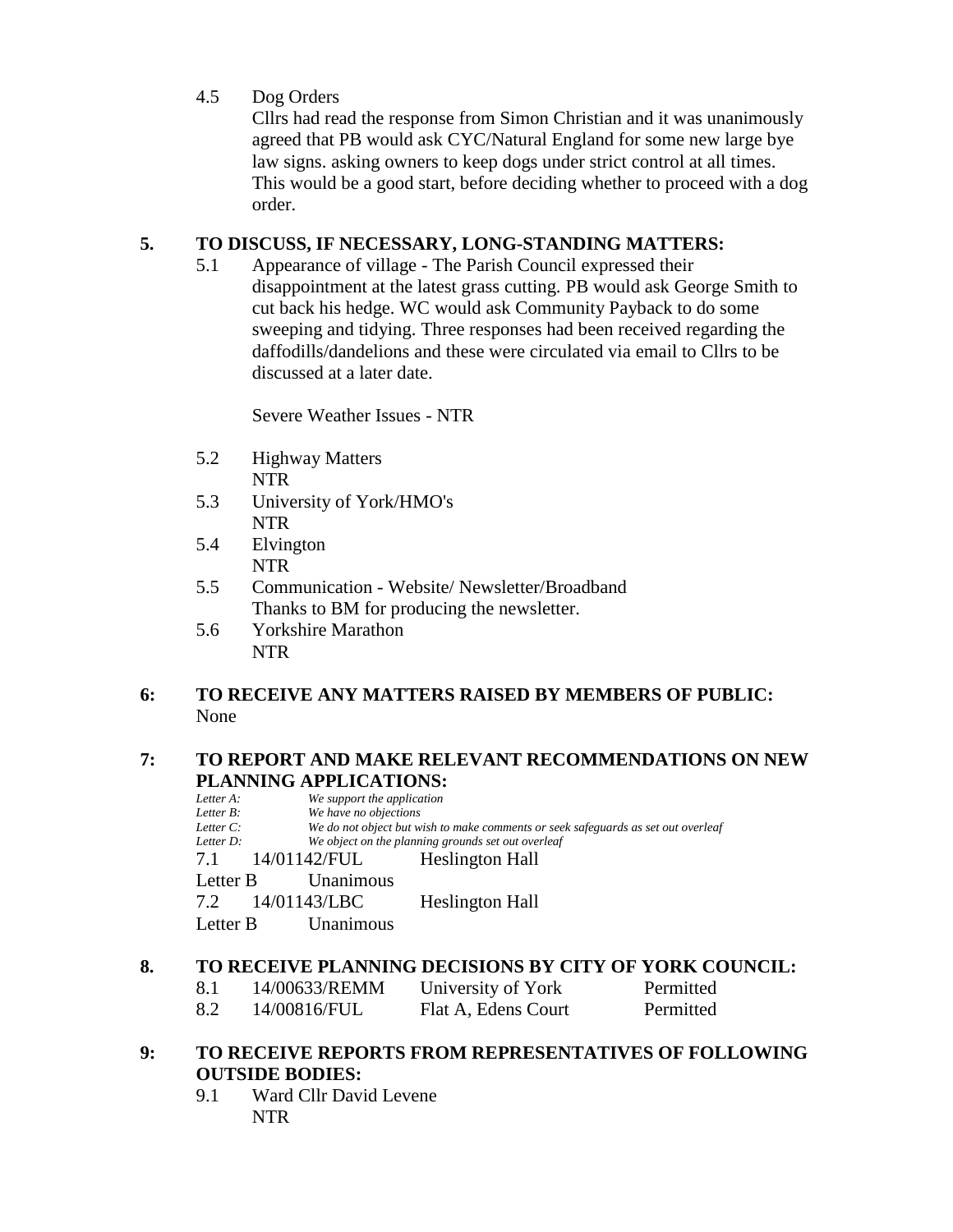| 9.2 | North Yorkshire Police                                                     |
|-----|----------------------------------------------------------------------------|
|     | PCSO 5557 Tony Barge had emailed the Incident Figures (May14) for          |
|     | Heslington, which FH had circulated to Cllrs. FH has agreed with PCSO      |
|     | Barge that these figures would be issued monthly.                          |
| 9.3 | <b>Heslington East Community Forum</b>                                     |
|     | BM reported that traffic surveys had been done and although he had not     |
|     | had chance to study them, he felt that the University were coping well     |
|     | with traffic.                                                              |
| 9.4 | Good Neighbours Forum                                                      |
|     | <b>NTR</b>                                                                 |
| 9.5 | Ouse and Derwent Drainage Board                                            |
|     | RB reported that there was a meeting yesterday, but he was unable to       |
|     | attend                                                                     |
| 9.6 | Sportsfield                                                                |
|     | BM reported that a quote had been received for new play equipment. A       |
|     | social event/potato weigh in was in the diary for Sun 20 Jul 14            |
| 9.7 | <b>York Environment Forum</b>                                              |
|     | DL reported that there had been a recent meeting, which Rebecca            |
|     | Harrison, CYC had attended and spoke about the Local Plan.                 |
| 9.8 | Alms Houses                                                                |
|     | <b>NTR</b>                                                                 |
| 9.9 | The Meeting Room                                                           |
|     | PB had chased up the electrician regarding the emergency lighting. The     |
|     | committee had contacted FH as they had found in their archives a           |
|     | reference to a Parish Council meeting in June 2009, which indicates that   |
|     | there was a decision made regarding the division of responsibility for the |

there was a decision made regarding the division of responsibility for the upkeep and maintenance of the Meeting Room between the Parish Council and the committee. FH advised that the written Minute Books in the filing cabinet went from 12 May 1975 to 13 March 1989. Then it says that minutes from and including the meeting 10 April 1989 will be type written in a ring binder. However, when FH took over as the Parish Clerk the Minutes were not handed-over by the previous Parish Clerk, so these are missing. FH asked everyone to check their computers, to see if they had any copies from the missing period (Apr 89-May 12). The committee had emailed some photos, which would be placed on the website.

## **10: TO REPORT ANY NEW CORRESPONDENCE RECEIVED BY THE COUNCIL:**

10.1 Heslington Church - Request for funding towards grass-cutting Grant £200.00 , Proposed: BM, Seconded: PB, 6 votes in favour. 1 vote against

## **11: TO REPORT MATTERS RAISED BY MEMBERS:**

PB reported that Common Lane, Long Lane & Langwith Stray grass had been cut

#### **12: TO DISCUSS MATTERS RAISED BY PARISH CLERK/RESPONSIBLE FINANCIAL OFFICER:**

12.1 Bookkeeping records for year ending 31Mar15 to date The Parish Clerk circulated copies around Parish Councillors. 12.2 Internal Control Check(s) The Parish Council agreed to defer these to the next meeting